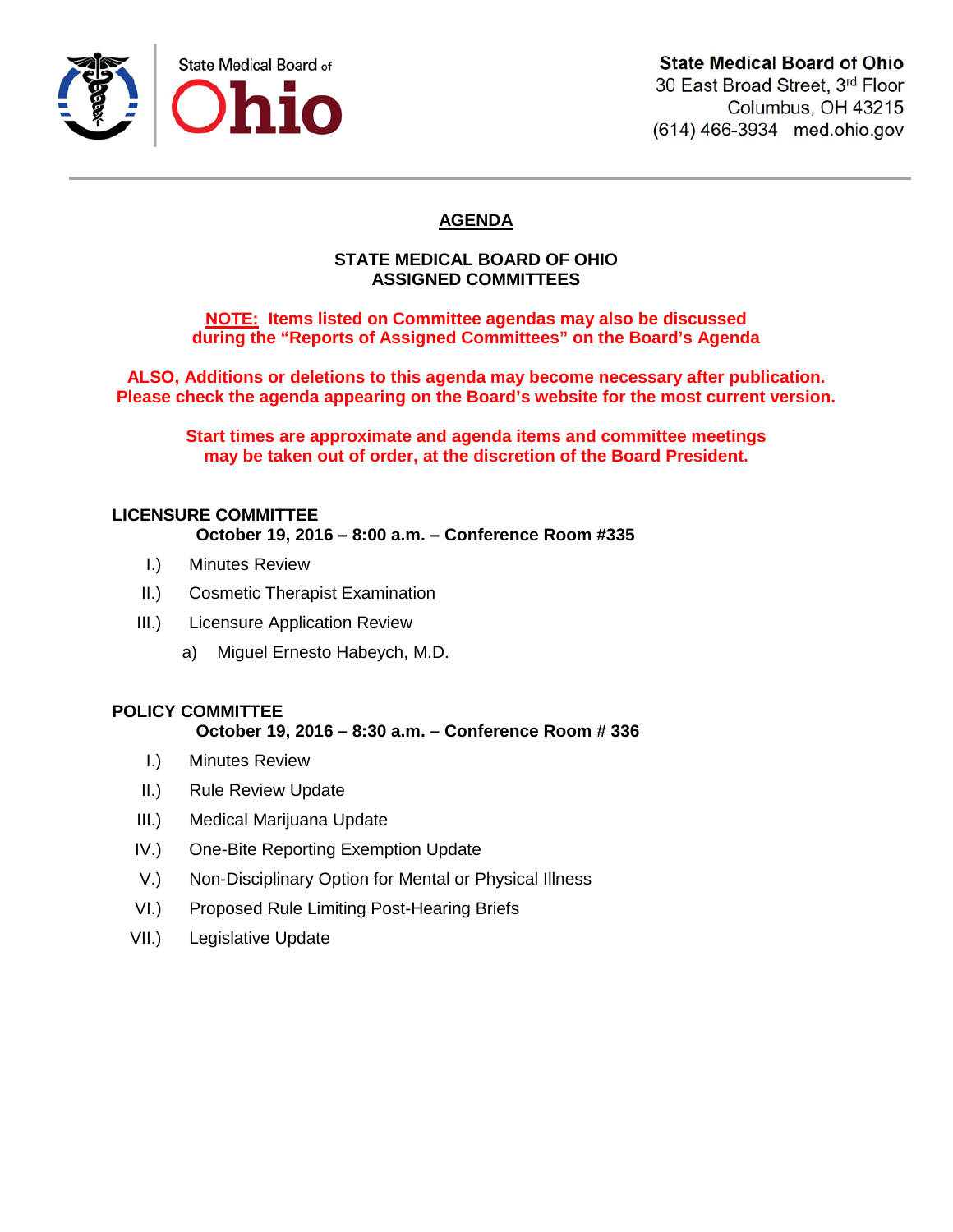## **FINANCE COMMITTEE October 19, 2016 – 9:00 a.m. – Conference Room # 318**

- I.) Minutes Review
- II.) Officer or Staff Reports
	- a.) Medical Board Fiscal Update
	- b.) Other Reports
- III.) Existing Medical Board Fiscal Matters
- IV.) New Medical Board Fiscal Matters
- V.) Action Item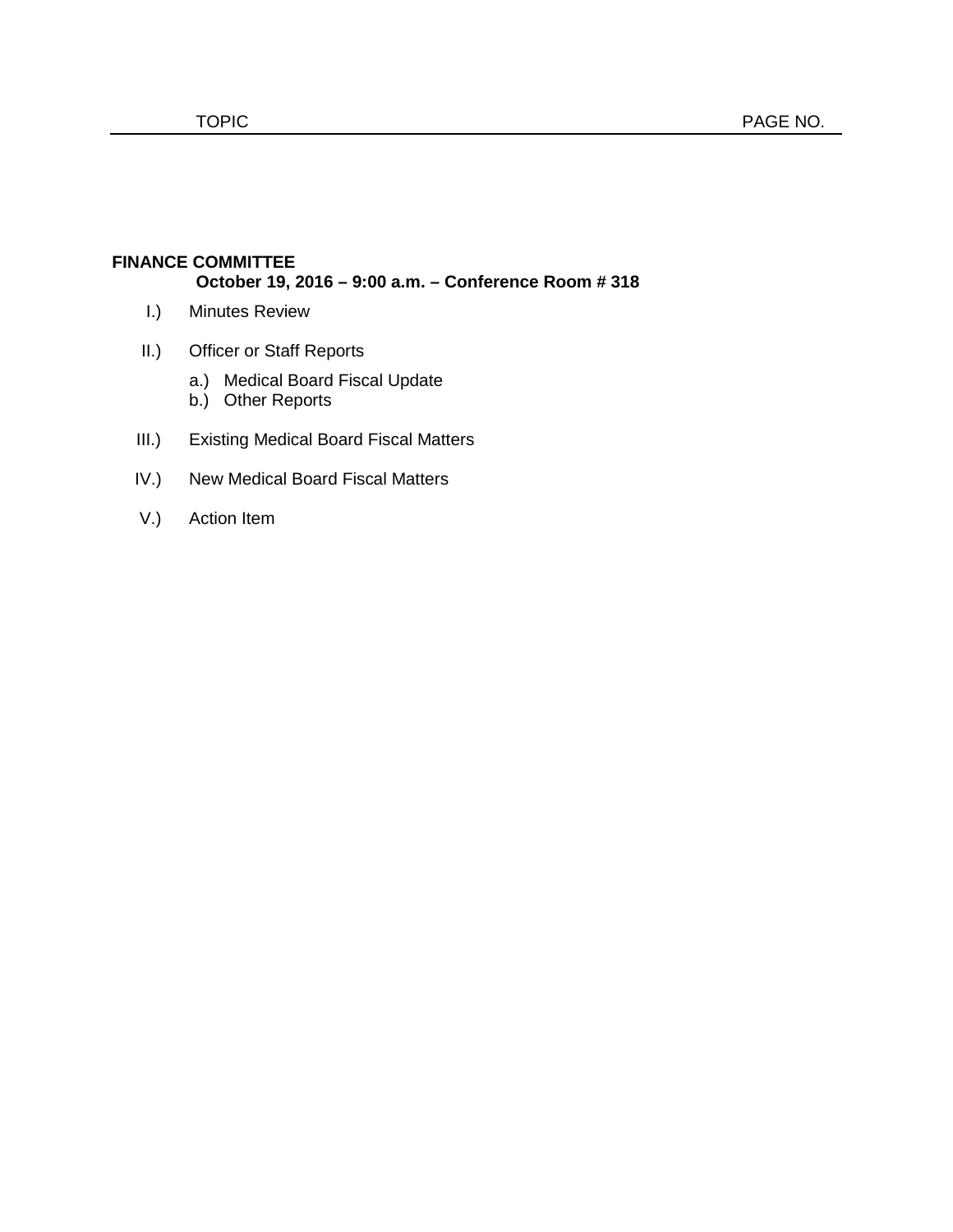

Columbus, OH 43215 (614) 466-3934 med.ohio.gov

# **AGENDA**

James A. Rhodes State Office Tower 30 E. Broad St., Columbus, OH 43215, 3rd Floor October 19, 2016 - 9:45 a.m.

**NOTE: Additions to this agenda may become necessary. Please check the agenda appearing on the Board's website for the most current version.**

**Agenda items may be discussed out of order, at the discretion of the Board President.**

- I. ROLL CALL
- II. MINUTES REVIEW

September 14, 2016 Board Meeting

## III. APPLICANTS FOR LICENSURE

- a.) Genetic Counselors
- b.) Massage Therapists
- c.) Physician Assistants
- d.) Physicians

## IV. REPORTS AND RECOMMENDATIONS

- a.) Joseph Franklin Daugherty, III, M.D. (Park Hills, KY)
- b.) Jerry Mitchel Hahn, M.D. (Yellow Spring, WV)
- c.) James Austin Mabe, III, P.A. (Erlanger, KY)
- d.) John Pease Moore, III, M.D. (Dayton, OH)
- e.) Donald Leslie Epstein, M.D. (Pepper Pike, OH)
- V. PROPOSED FINDINGS AND PROPOSED ORDERS (none)
- VI. FINDINGS, ORDERS, AND JOURNAL ENTRIES (none)
- VII. EXECUTIVE SESSION
- VIII. SETTLEMENT AGREEMENTS
- IX. NOTICES OF OPPORTUNITY FOR HEARING, ORDERS OF SUMMARY SUSPENSION, ORDERS OF IMMEDIATE SUSPENSION, AND ORDERS OF AUTOMATIC SUSPENSION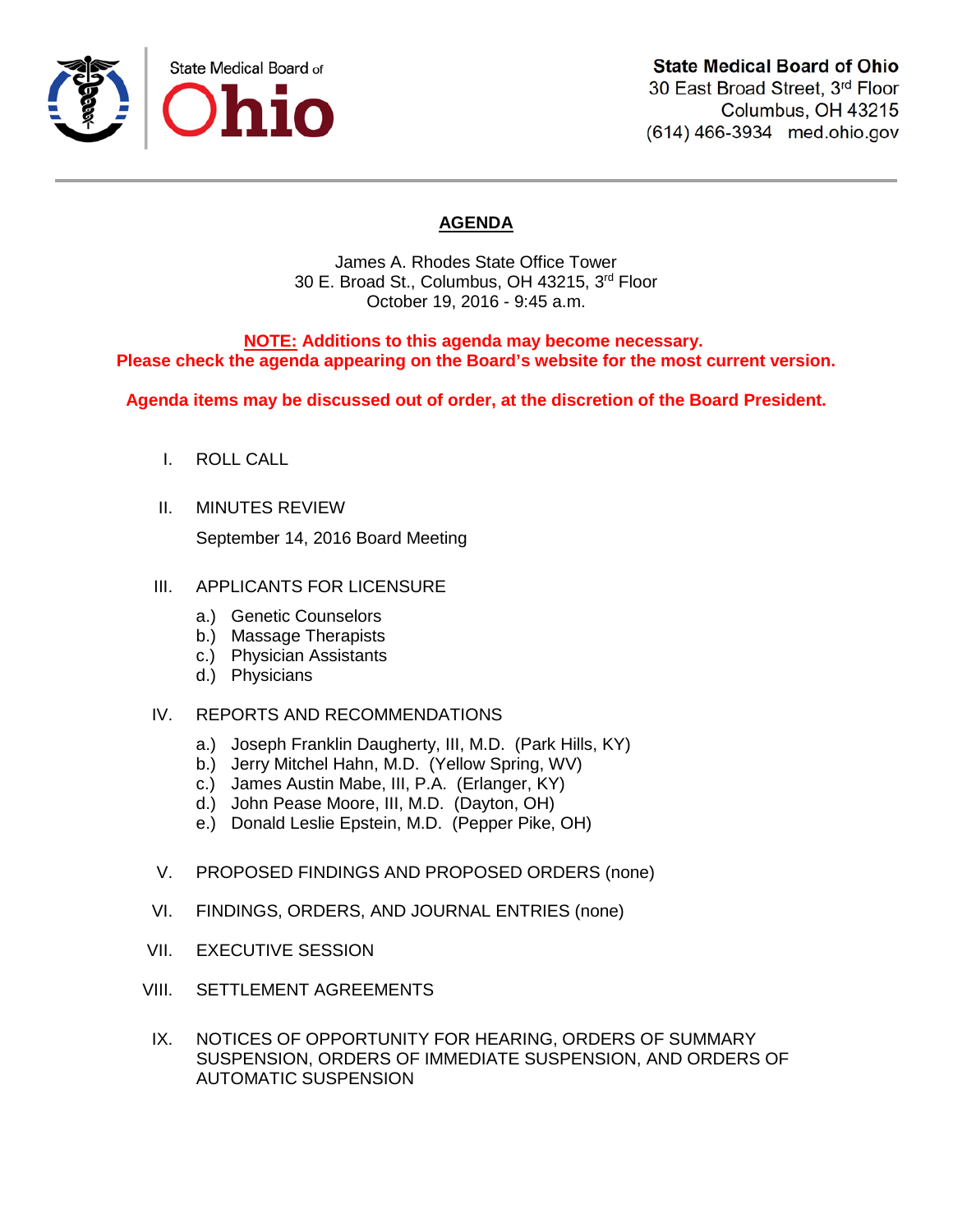## **BOARD AGENDA**

#### October 19, 2016 9:45 a.m. (Continued)

TOPIC **PAGE NO.** 

- X. RULES & POLICIES
	- a.) Rules to be Filed with JCARR
		- i. Chapter 4731-21, Prescribing for Chronic Pain
	- b.) Rules Hearing Report on Proposed Rules
		- i. 4731-17-01 & 4731-17-04, Cosmetic Therapist Rules
		- ii. 4774-1-01, Radiologist Assistant Rule

## XI. OPERATIONS REPORT

## XII. REPORTS BY ASSIGNED COMMITTEES

## **Finance Committee Report**

- a.) Officer or Staff Reports
	- i. Medical Board Fiscal Update
	- ii. Other Reports
- b.) Existing Medical Board Fiscal Matters
- c.) New Medical Board Fiscal Matters
- d.) Action Item Review

## **Policy Committee Report**

- a.) Medical Marijuana Update
- b.) One-Bite Reporting Exemption Update
- c.) Non-Disciplinary Option for Mental or Physical Illness
- d.) Proposed Rule Limiting Post-Hearing Briefs
- e.) Legislative Update

## **Licensure Committee Report**

- a.) Cosmetic Therapist Examination
- b.) Licensure Application Review
	- i. Miguel Ernesto Habeych, M.D.

## **Compliance Committee Report**

- a.) Request for Approval to Perform Return-to-Work Evaluations
	- i. Christina Delos Reyes, M.D.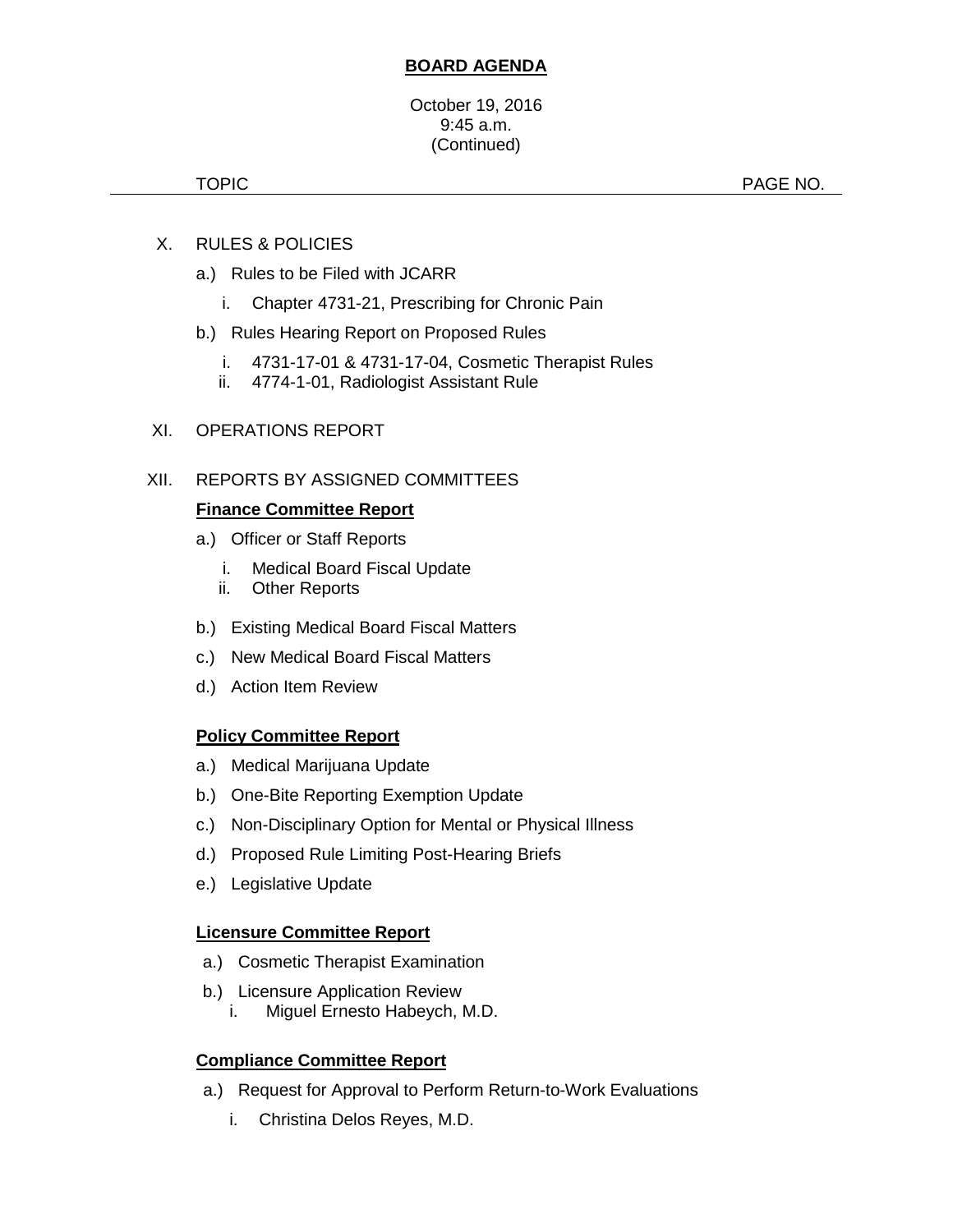#### **BOARD AGENDA**

October 19, 2016 9:45 a.m. (Continued)

TOPIC PAGE NO.

#### XIII. PROBATIONARY REQUESTS

- a.) Michael T. Bangert, M.D. (Troy, OH)
- b.) William K. Basedow, D.O. (Ironton, OH)
- c.) Craig L. Bierer, D.O. (Oxford, OH)
- d.) Micah S. Crouse, M.D. (Lexington, OH)
- e.) Nicholas C. Diamantis, M.D. (Bratenahl Village, OH)
- f.) Emily K. Hellesen, M.T. (Shaker Heights, OH)
- g.) Gregory Allan Parker, M.D. (Hamilton, OH)
- h.) Michael Todd Tatro, M.D. (Lower Salem, OH)
- i.) Himchala Veligandla, M.D. (Prestonsburg, KY)

#### XIV. REINSTATEMENT REQUESTS

a.) Ryan S. Fryman, D.O.

## XV. FINAL PROBATIONARY APPEARANCES

#### Mounir Boutros, M.D. (Toledo, OH)

Dr. Boutros is appearing before the Board pursuant to his request for release from the terms of the Board's Order of October 8, 2014.

#### Matthew R. Harris, D.O. (Columbus, OH)

Dr. Harris is appearing before the Board pursuant to his request for release from the terms of the Board's Order of January 14, 2015.

#### Robert C. Turner, M.D. (Columbus, OH)

Dr. Turner is appearing before the Board pursuant to his request for release from the terms of his October 9, 2013 Consent Agreement.

#### Chad Winfield Ulmer, M.D. (Columbus, OH)

Dr. Ulmer is appearing before the Board pursuant to his request for release from the terms of the Board's Order of April 8, 2015.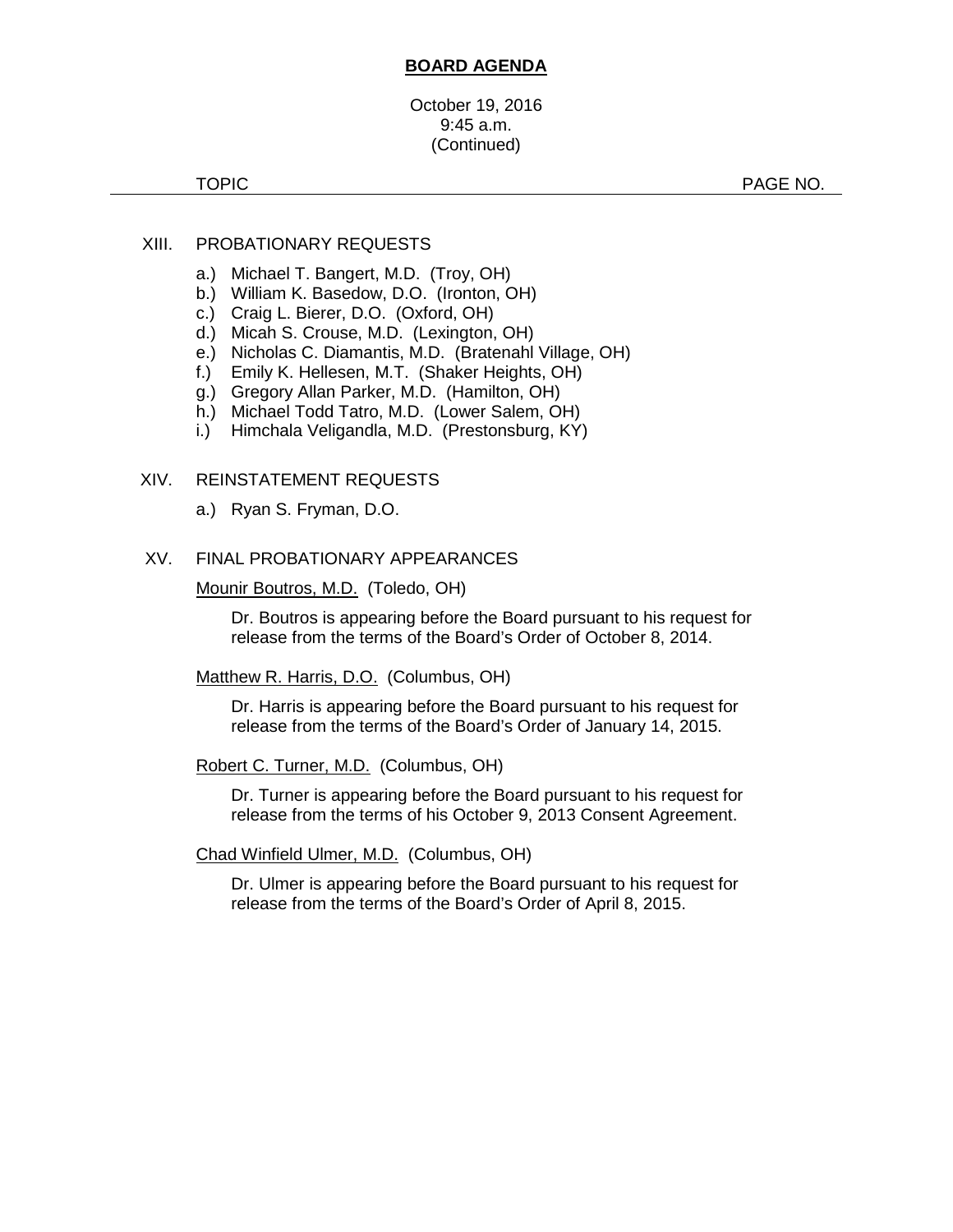# **BOARD AGENDA**

October 19, 2016 9:45 a.m. (Continued)

TOPIC PAGE NO.